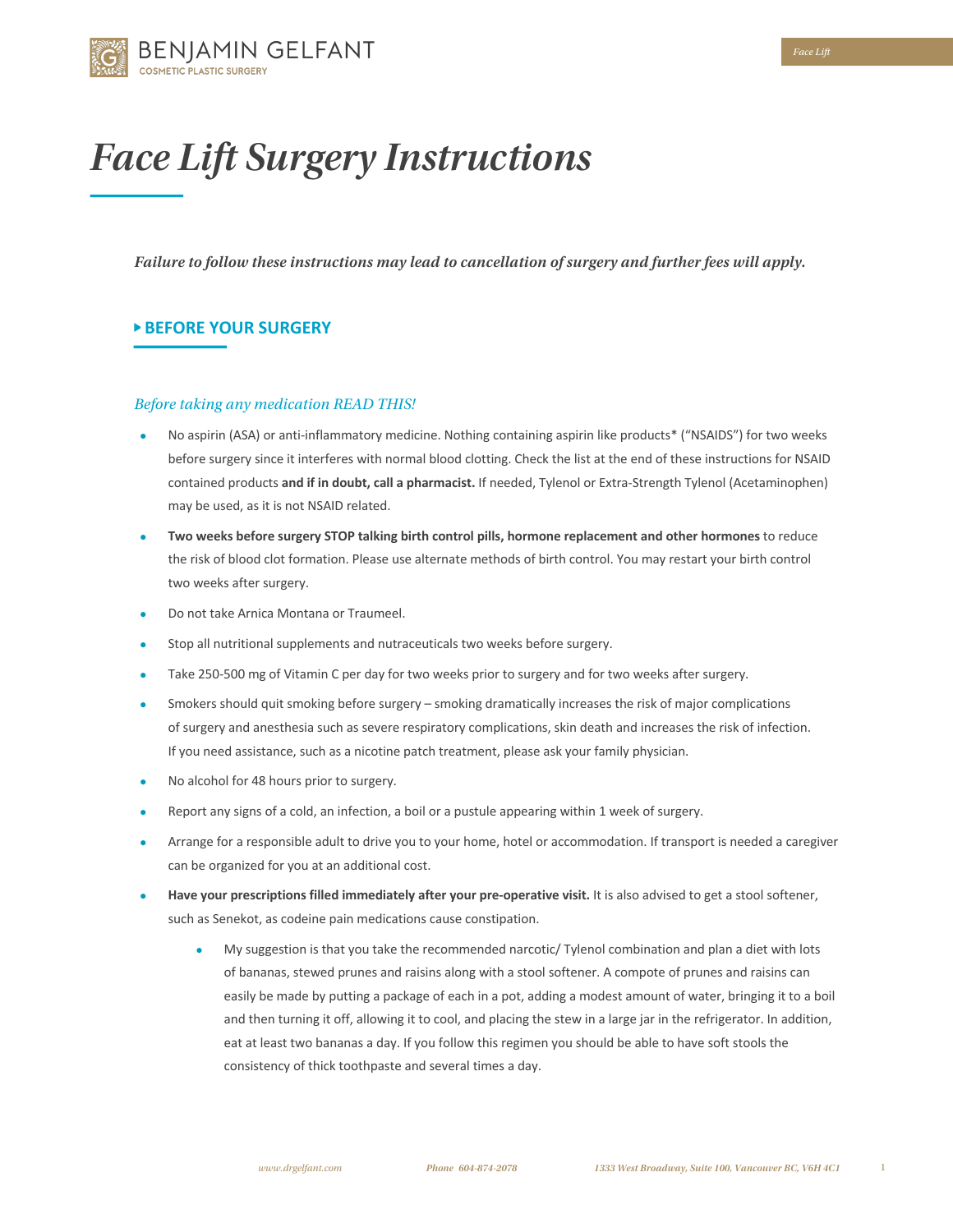

- Gravol Suppositories may be helpful for nausea and vomiting post- operatively. Gravol products can be purchased without a prescription.
- **Remove all jewelry,** body piercings including both internal and external. Jewelry may cause injury while moving from one bed to another and burns may occur from cautery equipment used during surgery.
- If you are planning on using any cannabis products (marijuana, etc.) because you feel they may be helpful in pain control please discuss with Dr. Gelfant.

### *NOTHING TO EAT OR DRINK PAST MIDNIGHT THE NIGHT BEFORE SURGERY.*

*SURGERY and PICK-UP TIMES are subject to CHANGE. We will attempt to give you notice IF POSSIBLE.* 

## **DAY OF SURGERY**

- No make-up. Do not use cream on face or body. Remove contact lenses. No nail polish on fingernails and that includes gel and shellac.
- Do not take medication of any kind (unless instructed by Dr. Gelfant). If you have high blood pressure medication you may take it in the morning but only with a small sip of water.
- Wear comfortable, loose fitting clothes which do not have to be put on over your head. A top with a zipper up the front is best, no pantyhose.
- Bring a large scarf and sunglasses to wear after your surgery.
- You must have a responsible adult to drive for you after surgery. They must pick you up from inside Cambie Surgery Centre. Most of our facelift patients will spend the first night at the surgical centre.
- You must have a responsible adult spend the first night with you. Additional instructions and prescriptions can be given to the person caring for you. Such prescriptions should be filled promptly.

*If you have any questions before your operation, please call our office Monday through Thursday 9am to 5pm and Fridays 8am to 2pm.*

## **AFTER YOUR SURGERY**

- Take medications as needed according to instructions on the bottle. If taking strong narcotics, or if other pain medications make you feel "spacey" or drowsy, have someone else give you your medicines according to the proper time intervals.
- Rest in bed for the first 24 hours with a small pillow. Do not lie with your neck flexed. Rest your jaw, do little talking for 48 hours.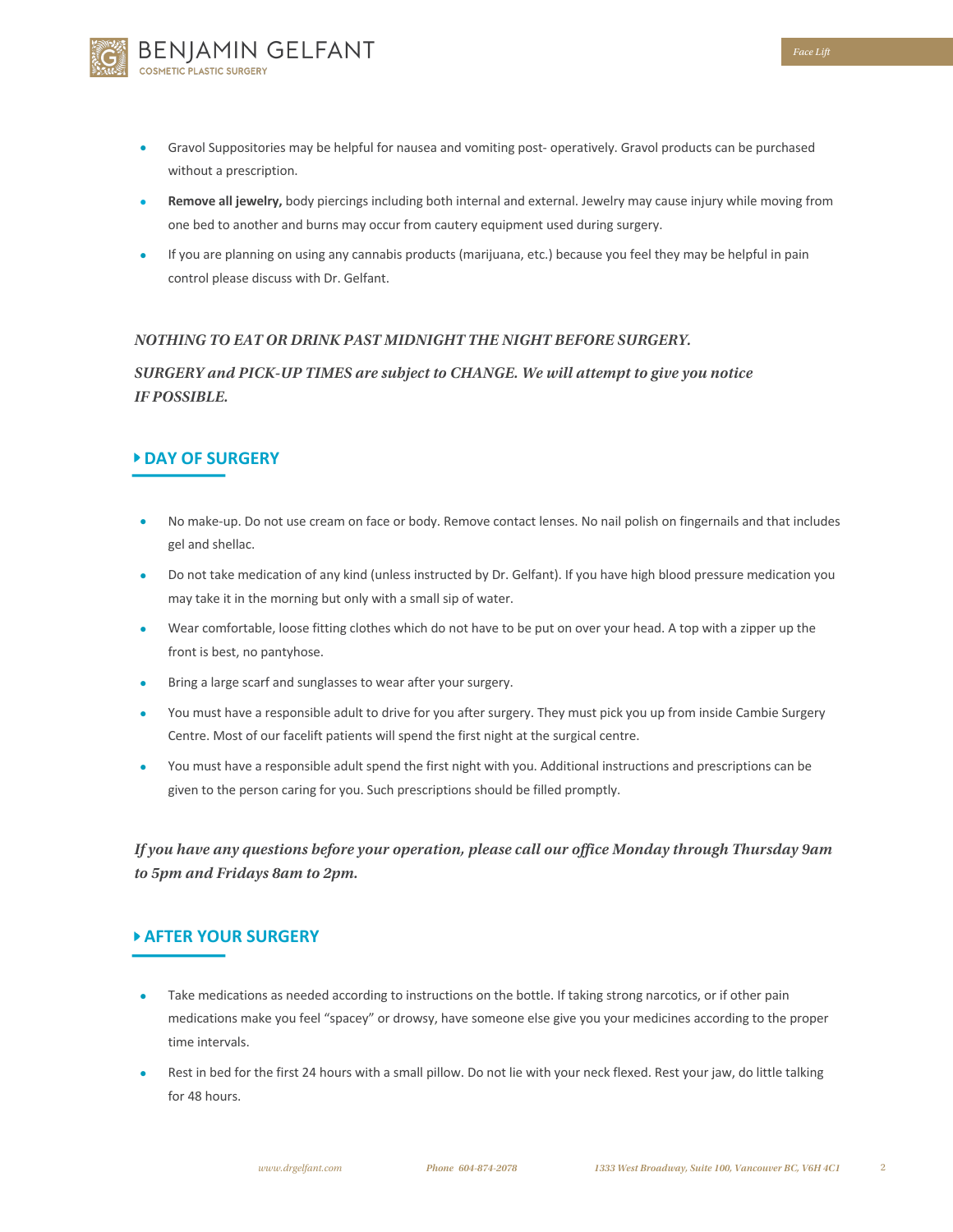- Have a soft diet requiring little or no chewing. Lots of liquids, avoiding hot or spicy foods/liquids.
- You may use cold compresses to help reduce the swelling and bruising. Use for 20 minutes each hour. No hot or warm compresses to the face.
- **You can expect:**
	- Mild to moderate discomfort- use medication or cool compresses
	- Moderate swelling

BENJAMIN GELFANT

**ETIC PLASTIC SURGERY** 

- Blood shot eyes
- Slight signs of blood on the bandages
- The skin in front of the ears and temples will be numb
- The neck and cheeks may feel tight during the first few weeks after surgery
- **Call 604-874-2078 after hours as we have a 24-hour answering service. They will reach either Dr. Gelfant or his alternate who is on call if you have:**
	- Severe pain not responding to pain medicine
	- Sudden bleeding
	- The bandages seem too tight
	- Extreme swelling and or pain on one side more than the other
	- If any other questions or problems arise
- Avoid smoking after your operation to prevent coughing and possible bleeding, as well as skin loss.
- You may wear make-up after the stitches are removed, and color/ bleach your hair 4 weeks after surgery.
- Elastic support is to be worn as much as possible until all stitches are removed. Support may be removed to shampoo hair and then should be replaced. It should be worn snugly, just to give the chin gentle support. Your hair should be shampooed daily until all sutures have been removed. You should use a blunt sparsely toothed comb and must carefully avoid combing near the suture line.
- Avoid strenuous exercise for 3 weeks post-surgery.
- Avoid prolonged exposure to sun and heat for 2 months.
- No alcohol while taking medication post-operatively.

*We want you to be as comfortable as possible during your healing period. Please call us at any time.*